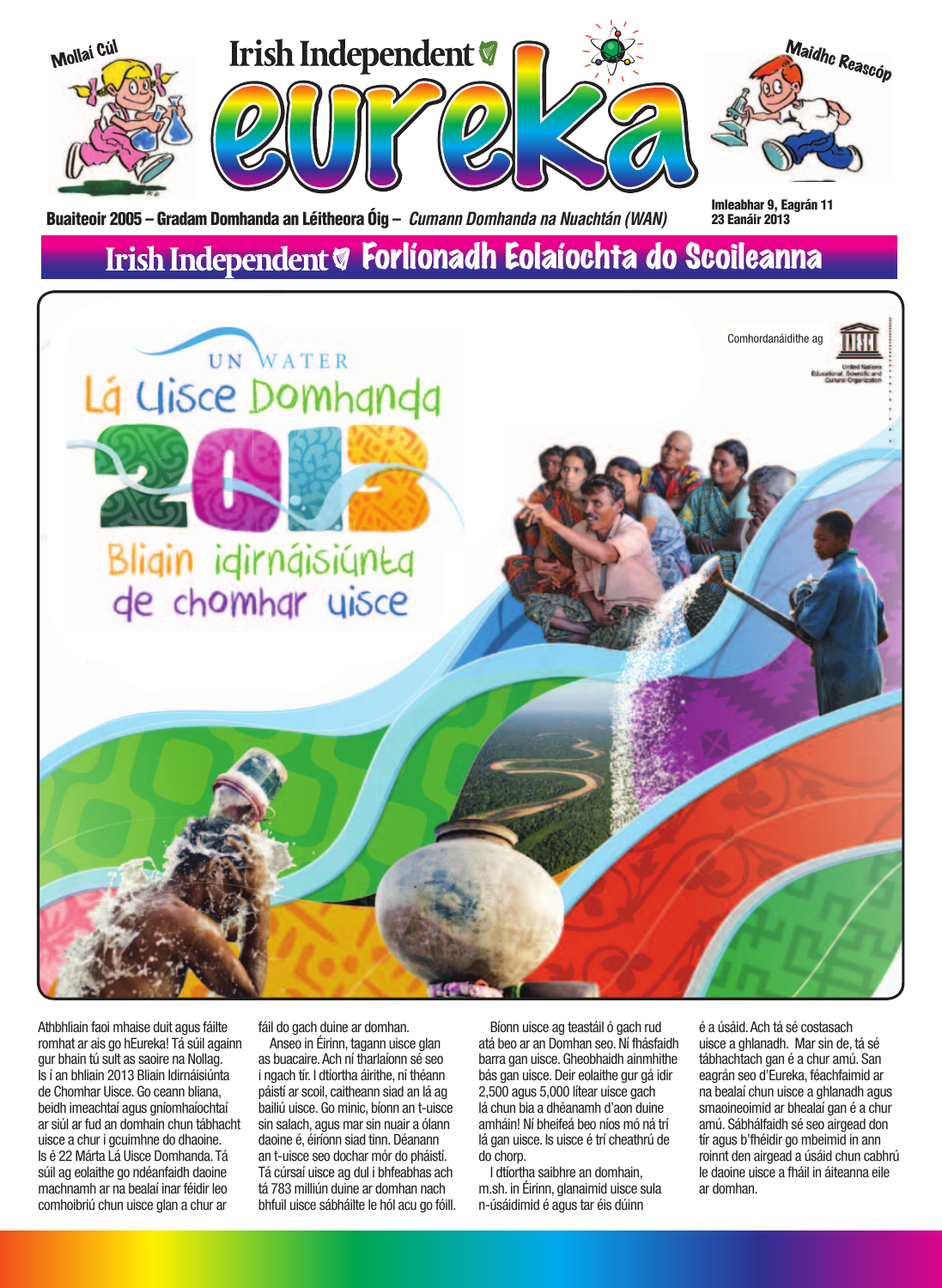## An pláinéad gorm

Ón spás (space), tá cuma ghorm ar an domhan. Tá cuma ghorm air mar go bhfuil beagnach ¾ den phláinéad clúdaithe le huisce. Is uisce farraige é 97.2% den uisce seo agus tá sáile ann. Is úruisce é 2.8%, ach is úruisce reoite é 2.15% den úruisce seo. Cuir na figiúirí seo isteach sa phíchairt.

Cé mhéad d'uisce an domhain ar féidir le daoine agus le hainmhithe é a ól?

Tá an freagra ar leathanach eile.

 $\frac{1}{2}$ 

#### Murar fhoghlaim tú faoi

chéatadáin go fóill, tabharfaidh an phíchairt meastachán garbh duit.

Úruisce

**Reoite** 

Ar fáil

Is dócha go gcuireann sé ionadh ort nach bhfuil ach méid beag uisce ar fáil le hól. Tá sé an-tábhachtach nach gcuirfimis amú é.



## Buacaire ag sileadh



Cuirimid amú a lán uisce nuair a shileann buacaire.

B'fhéidir go gceapfá nach ndéanfadh cúpla braon nó cúpla sil mórán difríochta – ach déan taifeadadh ar an méid uisce a théann amú ó bhuacaire silteach go bhfeicfidh tú!

Fág buacaire ag sileadh thar oíche agus bailigh na braonta i bpróca tomhais. **Taifead** an méid uisce a bhailíonn tú.

 $\frac{1}{2}$  ,  $\frac{1}{2}$  ,  $\frac{1}{2}$  ,  $\frac{1}{2}$  ,  $\frac{1}{2}$  ,  $\frac{1}{2}$  ,  $\frac{1}{2}$  ,  $\frac{1}{2}$  ,  $\frac{1}{2}$  ,  $\frac{1}{2}$ 

 $\frac{1}{2}$  ,  $\frac{1}{2}$  ,  $\frac{1}{2}$  ,  $\frac{1}{2}$  ,  $\frac{1}{2}$  ,  $\frac{1}{2}$  ,  $\frac{1}{2}$ 



In Éirinn, cosnaíonn sé thart ar €1 bhilliún sa bhliain orainn chun uisce a dhéanamh sábháilte agus glan le hól. Caithimid thart ar €500 milliún sa bhliain ar phíopaí nua agus ar chóireáil (treatment) uisce. Is í an fhadhb is mó atá againn go sileann (leaks) beagnach leath an uisce as na píopaí agus nach sroicheann sé an buacaire ar chor ar bith.

Sa gheimhreadh, bíonn cúis eile le sileadh uisce as píopaí.

## **Enfomhafocht**



Is rud ait é uisce. Uaireanta bíonn sé ina ghás (gal uisce), uaireanta eile bíonn sé ina leacht, agus uaireanta eile arís, bíonn sé ina sholad (**oighear**). Athraíonn a lán ábhar soladach ina leachtanna nuair a chuirimid teas leo, agus go hiondúil, glacann an leacht níos mó spáis. Ach tá uisce ait mar glacann sé níos mó spáis mar sholad ná mar leacht. Sa gheimhreadh, bíonn fadhbanna ag baint leis seo. Déan an smaoineamh seo a thástáil.

### **Bunábhair:**

- Buidéal beag plaisteach / coimeádán beag iógairt
- Uisce
- Reoiteoir nó bosca oighir

### **Treoracha:**

1. Líon an buidéal go barr le huisce agus fág an buidéal sa reoiteoir thar oíche.

\_\_\_\_\_\_\_\_\_\_\_\_\_\_\_\_\_\_\_\_\_\_\_\_\_\_\_\_\_\_\_\_\_\_\_\_\_\_\_\_\_\_\_\_\_\_\_\_\_\_

2. Cad a tharlóidh, dar leat?

**Mo thuarsa:** 

### **Le plé** Bíonn uisce sna píopaí i dteach. Nuair a bhíonn an aimsir an-fhuar ar fad, reonn an t-uisce sna píopaí mar a reoigh an t-uisce sa bhuidéal nuair a bhí sé sa reoiteoir. Ar thug tú faoi deara gur líon an t-uisce níos mó spáis sa bhuidéal agus gur tháinig sé amach thar bharr an bhuidéil? I bpíopaí an tí, líonann an t-uisce níos mó spáis freisin. Ach ní féidir leis teacht amach ag an mbarr mar a rinne an t-uisce sa bhuidéal. Mar sin de, déanann sé iarracht brú amach trí thaobhanna na bpíopaí. Ar an mbealach seo, scoilteann an t-uisce na píopaí. Ní fadhb í seo nuair a bhíonn an t-uisce ina oighear, ach nuair a éiríonn an aimsir níos teo leánn an t-oighear, sileann

an t-uisce amach trí na scoilteanna agus déanann sé an-damáiste don teach. **Dúshlán breise:** Cad a tharlódh, dar leat, dá n-úsáidfeá (a) deoch bog .i. cóla agus (b) ola

chócaireachta in ionad uisce sa ghníomhaíocht dheiridh?

Cóla – measaim go



Seo an rud a tharla: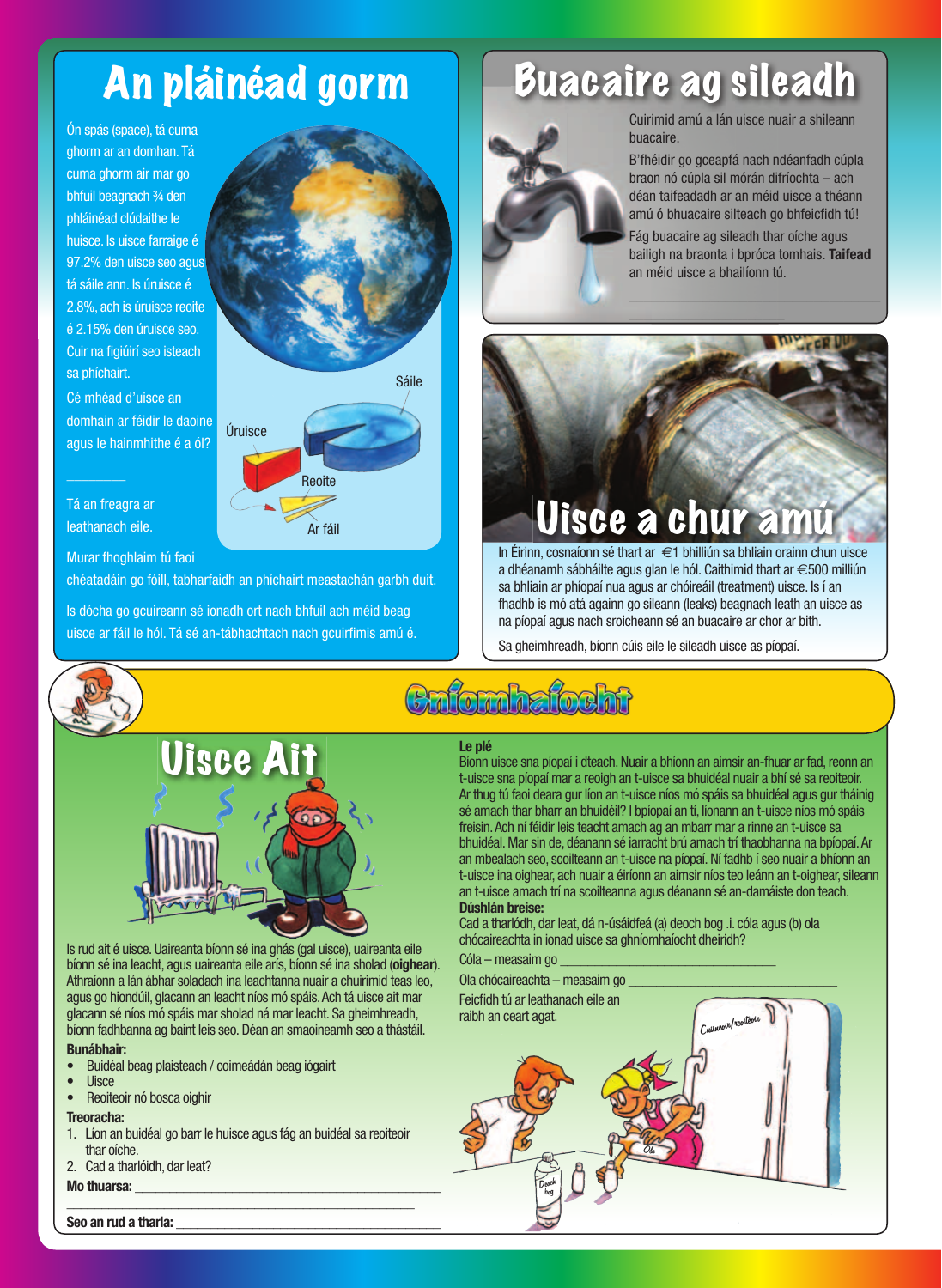

I bhformhór na dtithe in Éirinn úsáideann daoine uisce ón mbuacaire. Tagann an t-uisce seo ó aibhneacha, ó thaiscumair (reservoirs) nó ó locha. Uaireanta, bíonn an t-uisce seo salach – bíonn plandaí, láib (mud) agus frídíní (germs) ann. Is gá é a ghlanadh sula n-ólaimid é. Glanann na hÚdaráis Áitiúla (Local Authorities) an t-uisce in oibreacha cóireála uisce (water treatment works). Tógann siad uisce ó aibhneacha agus ó locha agus coimeádann siad é in umair. Titeann na rudaí troma salacha go bun an uisce. Ansin **scagann** (filter) na hÚdaráis an t-uisce chun an láib agus na plandaí a bhaint as. Úsáideann siad gaineamh, gairbhéal agus clocha chun é seo a dhéanamh. Ar deireadh, cuireann siad clóirín leis an uisce chun na frídíní a mharú sa chaoi go mbeidh sé sábháilte le hól.

Faigh amach conas a oibríonn sé seo.

#### **Aire: Ná hól an t-uisce; seans go mbeadh frídíní dainséaracha ann. Bunábhair:**

- Buidéal mór plaisteach • Próca agus a chlaibín
- Clocha agus gairbhéal
- Gaineamh
- Olann chadáis (cottonwool)
- Ithir (soil), duilleoga feoite agus brosna
- Siosúr

#### **Treoracha:**

- 1. Líon an próca leath bealaigh le huisce. Cuir duilleoga agus ithir ann. Cuir an claibín air agus croith an próca. Seo do chuid uisce shalaigh.
- 2. Fág an próca ar feadh cúpla uair an chloig nó thar oíche. Titfidh na rudaí troma go bun an phróca. Tugann eolaithe '**dríodriú**' (sedimentation) mar ainm air seo.
- 3. Iarr ar dhuine fásta cabhrú leat an buidéal plaisteach a ghearradh ina dhá leath. Cuir roinnt olann chadáis i scrogall an bhuidéil. Cuir sraith ghainimh air agus ansin roinnt gairbhéil ar a bharr.
- 4. Cuir leath uachtarach an bhuidéil bun os cionn i leath íochtarach an bhuidéil.
- 5. Is é seo an scagaire agus tá sé cosúil leis an meascán a bhíonn in úsáid in oibreacha cóireála uisce.
- 6. Doirt an t-uisce go cúramach ón bpróca isteach sa bhuidéal. Ná doirt é ar fad isteach san áit chéanna – doirt anseo agus ansiúd é.

\_\_\_\_\_\_\_\_\_\_\_\_\_\_\_\_\_\_\_\_\_\_\_\_\_\_\_\_\_\_\_\_\_\_\_\_\_\_\_\_\_\_\_\_\_\_\_\_\_\_\_ \_\_\_\_\_\_\_\_\_\_\_\_\_\_\_\_\_\_\_\_\_\_\_\_\_\_\_\_\_\_\_\_\_\_\_\_\_\_\_\_\_\_\_\_\_\_\_\_\_\_\_

Cé chomh glan agus atá an t-uisce a thagann tríd an scagaire?

Níl sé sábháilte an t-uisce seo a ól – cén fáth?

\_\_\_\_\_\_\_\_\_\_\_\_\_\_\_\_\_\_\_\_\_\_\_\_\_\_\_\_\_\_\_\_\_\_\_\_\_\_\_

 $\frac{1}{2}$  , where  $\frac{1}{2}$  , where  $\frac{1}{2}$  , where  $\frac{1}{2}$ 

## Uisce a úsáid

Fuair eolaithe amach go n-úsáideann duine 140 lítear uisce, ar an meán (average), gach lá. Cé mhéad uisce a úsáideann tusa? Úsáid an t-eolas sa tábla thíos chun é a oibriú amach. Má úsáideann tú cupáin nó mugaí le hól, faigh amach cé mhéad leachta a choimeádann siad.

| <b>Gníomhaíocht</b>       | Úsáidim  Lítir (1<br>$\text{lítear} = 1000 \text{ ml}$                  | <b>Eolas breise</b>                                        |
|---------------------------|-------------------------------------------------------------------------|------------------------------------------------------------|
| Ag ól                     | 1 ghloine: 200 ml                                                       | Scairdeán uisce: Slog<br>$amháin = 10 ml$                  |
| Ag ní fiacla              | Má bhíonn an t-uisce<br>ag rith - 6 lítear/<br>nóiméad.                 | Má bhíonn an t-uisce<br>múchta - 1 lítear.                 |
| Ag ní lámh                | De ghnáth, scaoileann<br>buacaire thart ar 1<br>lítear gach 10 soicind. | Amaigh (time) an fad<br>a thógann sé ort do<br>lámha a ní. |
| Folcadh /<br>cithfholcadh | 15 lítear / nóiméad                                                     | Usáideann folcadh<br>thart ar 80 lítear uisce.             |
| Leithreas a<br>shruthlú   | Úsáideann leithreas<br>suas le 9 lítear chun é<br>a shruthlú.           |                                                            |

### **An méid uisce a úsáidim gach lá**

|                            | Líon uaireanta sa lá | Iomlán na lítear in<br>aghaidh an lae |
|----------------------------|----------------------|---------------------------------------|
| Ag ól                      |                      |                                       |
| Ag ní fiacla               |                      |                                       |
| Ag ní lámh                 |                      |                                       |
| Folcadh /<br>cithfholcadh  |                      |                                       |
| Leithreas a<br>shruthlú    |                      |                                       |
| An méid uisce<br>a úsáidim |                      | lítear                                |

Ná déan dearmad go mbeidh tú ag ní éadaí agus mias freisin. An sórt meaisín níocháin atá ina lán tithe, úsáideann sé 130 lítear uisce in aghaidh an níocháin. Úsáideann miasniteoir thart ar 35 lítear. Má tá cúigear i do theaghlach, is é 7 lítear do chion (share) den uisce a úsáideann an miasniteoir. Má níonn tú miasa de láimh, úsáidfidh tú thart ar 15 lítear.

Mo chion den uisce chun miasa a ní \_\_\_\_\_\_\_\_\_\_\_\_\_\_\_\_\_\_\_\_\_\_\_\_\_

Mo chion den uisce chun éadaí a ní

Aon uisce eile a úsáidim \_\_\_\_\_\_\_\_\_\_\_\_\_\_\_\_\_\_\_\_\_\_\_\_\_\_\_\_\_\_\_\_\_\_

Méid iomlán an uisce a úsáidim gach lá

An gcuirim amú uisce ar bhealach ar bith?

### 1. b, 2. a, 3. c, 4. a, 5. a, 6. b, 7. c, Freagraí ar Thráth na gCeist